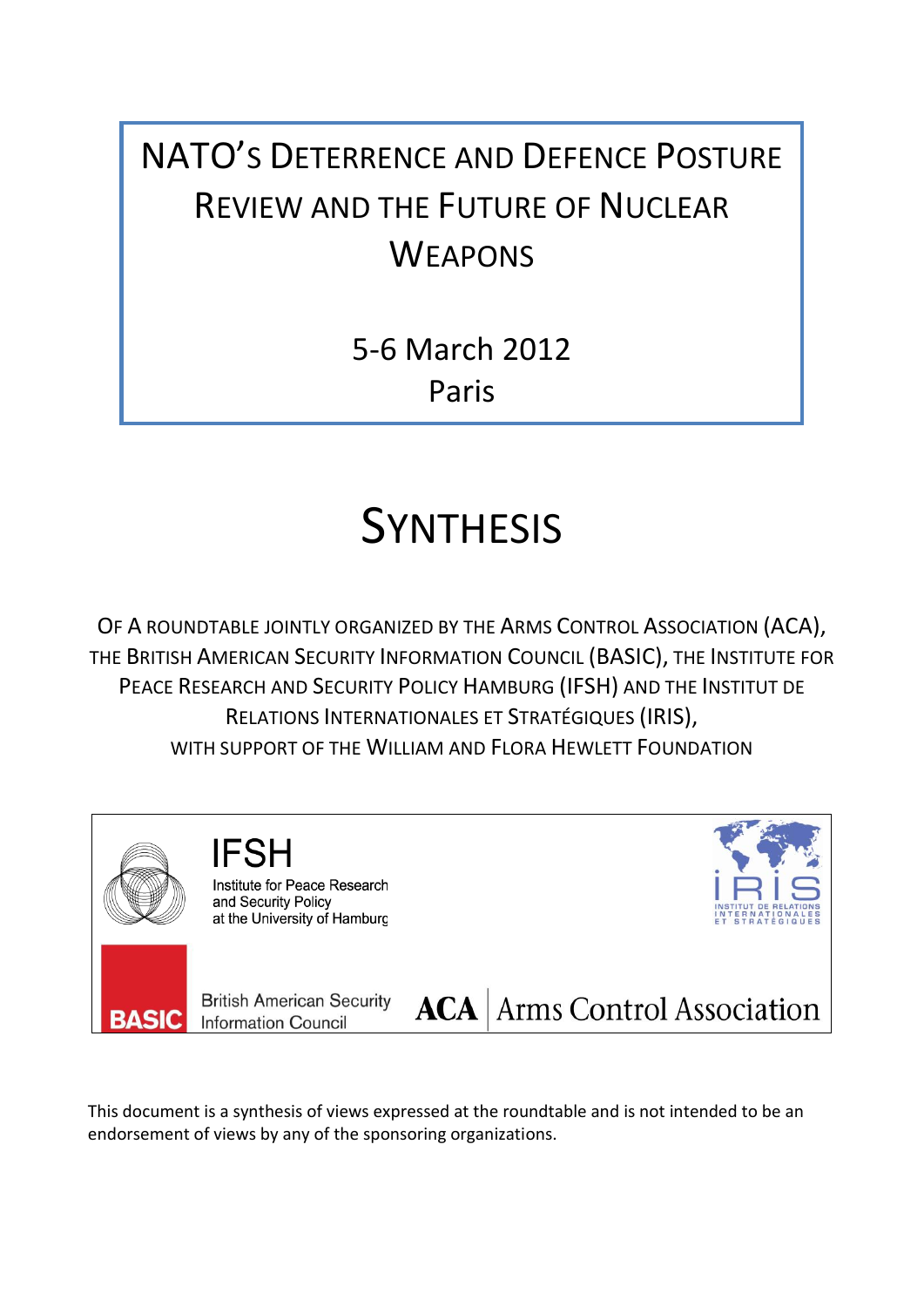In France, deterrence and nuclear weapons are not a hot topic; and yet, this is a major strategic challenge. The 2010 NATO Strategic Concept addressed the nuclear issue but the Lisbon Summit did not clarify the role of nuclear weapons in the NATO defence posture. It set off a deterrence and defence posture review to specify their role as well as their linkage with missile defence and conventional weapons. The text of the review will be endorsed in Chicago in May 2012, but this will not resolve all disagreements.

### **The changing role of nuclear weapons in European security**

U.S. nuclear weapons deployed in Europe embody the transatlantic link. However, according to experts, nuclear weapons will play a decreasing role in ensuring this link between European and American allies in the future, and there are likely to be other means of ensuring Alliance cohesion. Despite the vision of a world free of nuclear weapons outlined in a major speech by U.S. President Barack Obama in Prague, there is still a strong attachment to the idea that nuclear deterrence and specifically U.S. weapons in Europe continue to play a role in peace and stability in Europe. NATO member states generally fall into one of three categories:

- Nuclear-weapon states;
- states that support the presence of U.S. nuclear weapons on European soil; and
- anti-nuclear states.

Nuclear weapons are generally perceived by NATO member states as an *ultimate guarantee* and *security insurance*, especially in the following cases:

- If Iran becomes a nuclear state;
- a crisis with Russia;
- a strategic surprise.

But the role of nuclear weapons as a deterrent is controversial and highly specific, and has little or no relevance to terrorist threats, conventional attacks or most other security threats.

Nuclear weapons are still perceived by most analysts in France as the *ultimate guarantee* to protect the state's vital interests. Obama's Prague speech and related developments have called into question the future of nuclear deterrence, and in particular the association between prestige and possession of nuclear weapons. France finds itself at an impasse with many of its allies because it wants to keep its nuclear independence, and dreads the decline of nuclear power in the context of disarmament. If it is to avoid isolation it will need to consider evolution in its doctrine, in order to go beyond the *pensée unique*.

Meanwhile, Germany has explicitly and publicly renewed its commitment towards nuclear disarmament. Whilst nuclear matters are hardly the critical electoral debate, the public across the political spectrum is hostile to nuclear weapons stationed in Europe, and the next legislative elections in September 2013 could impact the German approach on this topic.

The British approach is ambiguous: the United Kingdom is committed in principle to nuclear disarmament, and yet, nuclear weapons are seen as ensuring the credibility and the influence of the country on the international stage. Its growing nuclear relationship with France could impact on the positions of both countries.

One conference participant observed that when a state has a strong conventional military and other capabilities, such as the United States, nuclear deterrence can seem cumbersome and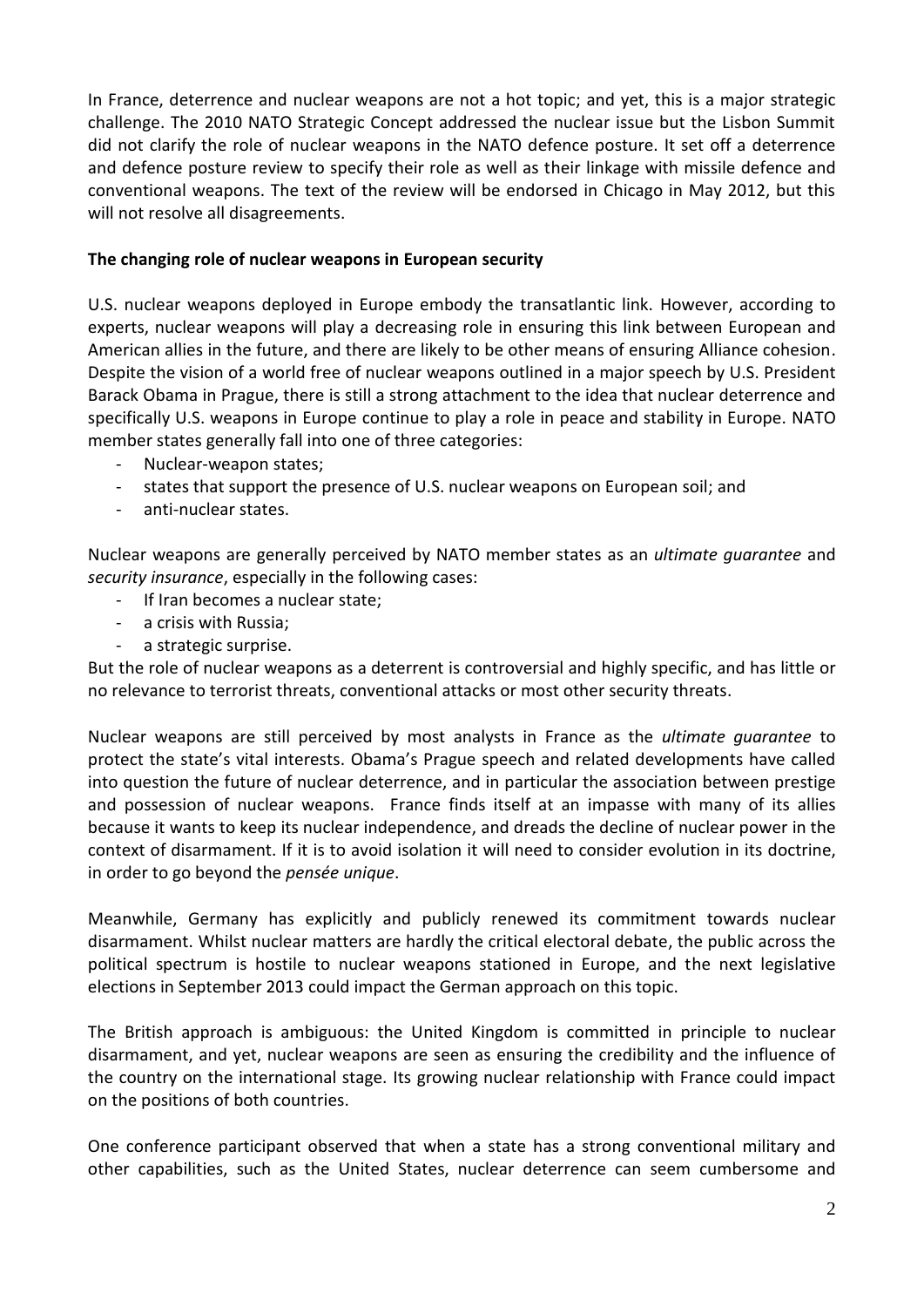irritating; whereas when a state is small but independent, such as France, deterrence is seen as an important asset.

#### **Strategic and non-strategic nuclear forces: their changing contribution to deterrence and reassurance**

According to NATO representatives, NATO is already thinking beyond the last strategic concept, due to:

- Changing structural factors: uncertainties with regards to NATO's enlargement, NATO's partnerships, wind-down of operations with the transition in Afghanistan, cuts to Allies' defence budgets, with a growing imbalance between the United States and other NATO members; and
- contextual factors: the economic crisis, the challenge of Iran, Arab Spring, rise of Asia, and growing competition for energy and mines.

New initiatives as *Smart Defence*, *NATO FORCE 2020* and *Connected Forces Initiatives* are said to reflect a new strategic thinking within NATO, but some elements of these contrast with the attachment to existing deployments, such as the forward-deployed free-fall nuclear bombs in Europe.

NATO's deterrence and defence posture includes three complementary components: nuclear forces, missile defence and conventional forces. But these three components do not involve the same level and nature of cooperation between Europe and the United States. In the view of some at the seminar, nuclear forces are buried deep within NATO's DNA, and are seen by many as a prerequisite to the applicability of Article 5. NATO gathers nuclear and non-nuclear states, and risk-sharing is one of its major features, for a number of reasons. However, the conditions for using nuclear weapons are not clear, and there is resistance in several quarters to giving greater transparency on this through a declaratory policy. This allows for some flexibility within the Alliance, and avoidance of controversial debate, but to an extent harms the Alliance's reputation elsewhere and throws up question-marks around its ability to deploy with unity in a crisis.

#### **Missile Defence and NATO: Implications for Deterrence and Reassurance**

NATO's sub-strategic nuclear weapons that are deployed in Europe have both a military and a political purpose: they aim at deterring potential foes and reassuring Allies. The Lisbon Summit Declaration of November 2010 included a decision "to develop a NATO missile defence capability to provide full coverage and protection for all NATO European populations, territory and forces…", and it invited Russian cooperation in this task. The stated target of these systems was "the increasing threats posed by the proliferation of ballistic missiles."

For the last 10 years, the United States has invested around \$10 billion a year and has been developing cutting edge technology, aimed at "simple" ballistic threats from newly emerging, nuclear weapons states (i.e. endo-atmospheric ballistic missiles with a range below 3,000km). No stringent operational testing has been done and missile defence's level of effectiveness is not proved. The last successful testing was in 2008. According to some experts, theatre ballistic missile defences are potentially useful against such shorter-range missiles topped with high explosives – to mitigate losses to civilian populations, military forces, and infrastructure – but they do not affect the strategic balance.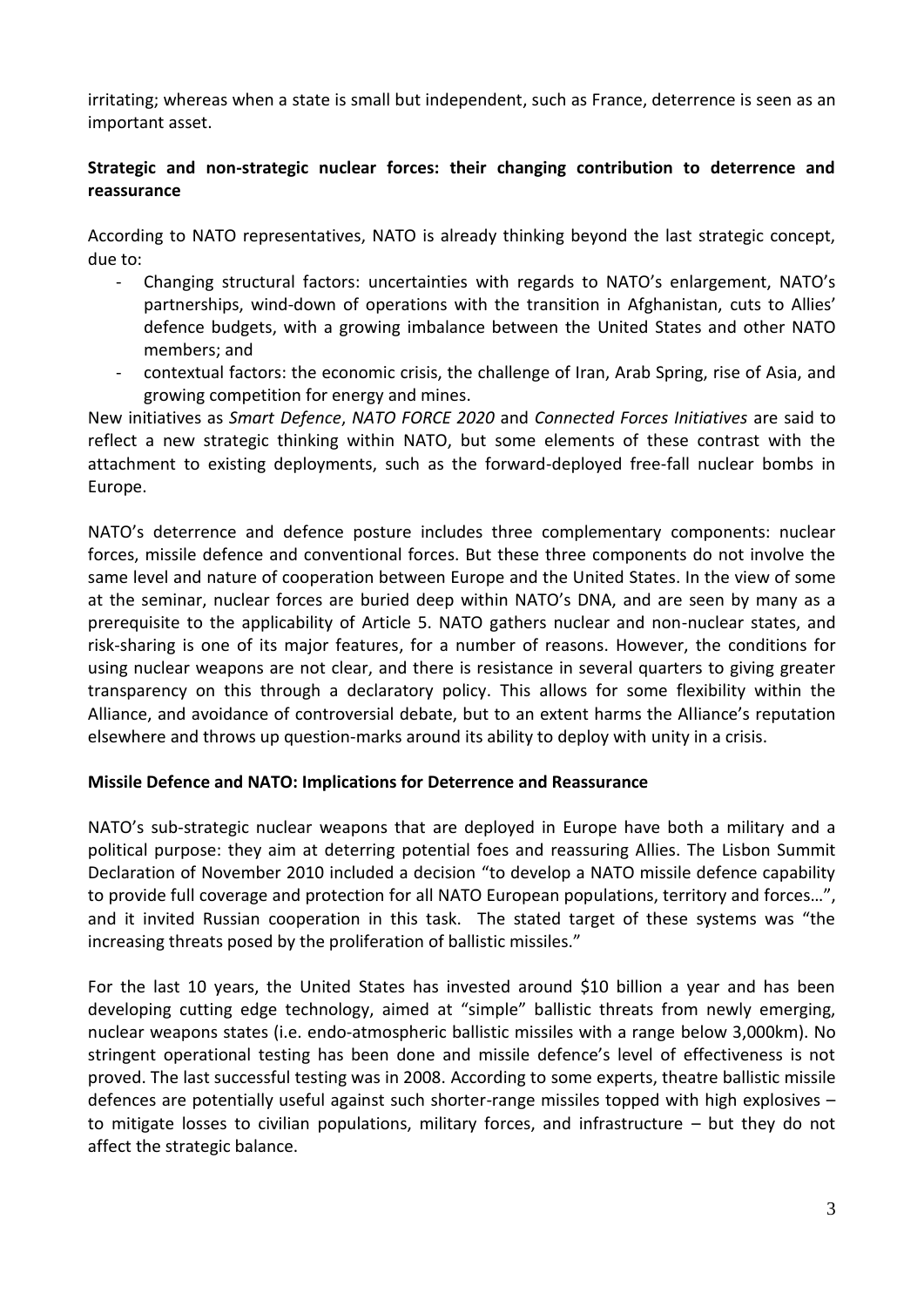The United States missed two chances to negotiate significant cuts in strategic offensive arms – with the Soviet Union at Reykjavik in 1987 and with Russia in the late 1990s during efforts to bring START II into effect. The 2012 electoral campaigns in both the United States and Russia have not created a propitious climate for arms control. But it may yet be possible to work on developing a blueprint for cooperation prior to NATO's Chicago Summit in May. The more cooperation that can be achieved, the less threatening U.S. missile defences will seem to the Russians.

All NATO states have enormous stakes in the success of U.S.-Russian negotiations to further reduce nuclear weapons stockpiles. U.S. missile defence forces are more likely to be an obstacle rather than an inducement to Russian movement in the desired direction. But there are two reasons for hope: firstly, fiscal pressures on the U.S. defence budget will force Congress away from a Cold War autopilot, creating strong incentives to shift resources away from political programs like strategic missile defence toward those that can increase military capabilities that count in theatre. Secondly, Europe is now a player at the missile defence table. NATO has offered political support and real estate for the Phased Adaptive Approach. Its financial commitment is relatively modest, however. Nevertheless, Europe has a new ability to influence U.S. policy. But European countries need to resist the temptation to use missile defence as leverage.

According to a European participant, European countries do not share the same enthusiasm for missile defence as the U.S. Administration. The Lisbon Summit did not make clear who the enemy was, how efficient the system was and whether NATO's members have the capacity to develop this program. Furthermore, funding, planning, and technological feasibility are still uncertain. Estimated costs for the C2 element are about €800 million over 14 years. If European countries want to develop their own system, they will have to pay for it  $-$  if they can afford it.

It was said by some participants that missile defence is a complement, not a substitute, for nuclear weapons, as it could not provide the same deterrence by punishment capability. However, given that the principal credible justifications for continued deployment of nuclear weapons in Europe are more surrounding assurance and burden sharing than deterrence as such (something that alternative strategic systems or conventional capabilities have a more credible role), this may be controversial. Missile defence is at least as effective as forward-deployment of nuclear bombs for assurance of U.S. commitment to Europe by linking European security to U.S. interests (and boots on the ground), and Europe's ability to contribute to the burden of providing for military capability through political support and hosting forces. Indeed, given the location of assets, missile defence could be more effective.

The United Kingdom generally aligns itself with the United States on missile defence. On the contrary, France thinks that deterrence is the 'ultimate' guarantee of its security and independence, and has felt reluctant to endorse missile defence in the past as a threat to the stability of nuclear deterrence. The French most definitively now see nuclear deterrence and missile defence as two separate but complementary matters. Some other European countries are more supportive of moves away from nuclear deterrence and support missile defence as a means of moving in that direction.

According to one French participant, the United States has always shown strong support for missile defence (except between 1972 and 1983), for two key reasons: the Americans have always valued the vision of achieving 100% security; and they would like to escape the inherent contradictions underlying the threat to use nuclear weapons. As a result, even if the Iranian threat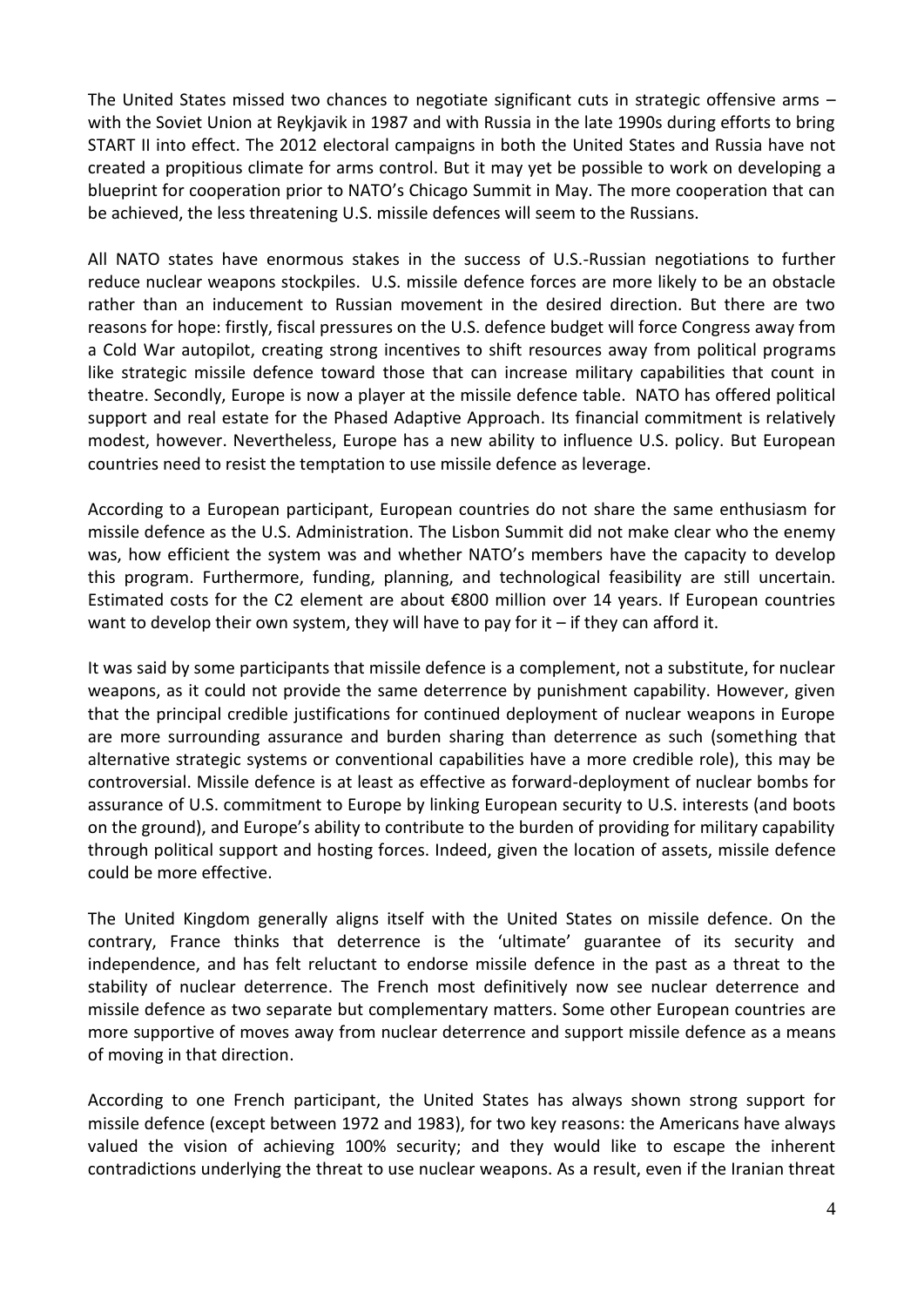disappears, the United States is likely to stay on the path of developing its strategic missile defence. After all, the programme predates any focus on Iran.

#### **Reviewing NATO's defence and deterrence posture: What should be done and what could be done?**

NATO is the only nuclear-sharing alliance, and has no intention of being the first to disarm. The DDPR (Defence and Deterrence Posture Review) arose from a compromise at the Lisbon Summit, during which nuclear issues were hardly discussed. However, the discussions around the DDPR have thrown up several fault-lines in the Alliance. Three different groups of countries were identified at the seminar:

- Some countries see the DDPR as an opportunity for NATO to clarify its doctrine and its priorities, in accordance with the Lisbon Summit Declaration. The DDPR can shape a consistent NATO's strategy.
- Some countries (specifically Germany and Norway) see DDPR as an opportunity for changing NATO's policy regarding nuclear weapons and disarmament.
- Some countries (specifically France) prefer a status quo and try to prevent NATO from changing, or being over-prescriptive in its transparency over doctrine in a many the restricts its nuclear weapon state members.

DDPR has four components: NATO's three defence components which include conventional forces, nuclear forces, missile defence, and conventional forces, plus disarmament.

- Conventional forces: the economic crisis and budget cuts will impact priorities. Countries will have incentive to use their defence assets smartly (*Smart Defence*) through interoperability and pooling of resources.
- Nuclear forces: the reduction of tactical weapons could be achievable if the United States and Russia are both engaged and mutually commit to disarm.
- Missile defence: the debate over deterrence and missile defence is still on-going, but the commitment to develop an Alliance-wide system is evolving.
- Disarmament: France and Germany strongly disagree on NATO's nuclear role in this area. Whilst France does not reject disarmament, and agreeing on disarmament principles does not mean immediate commitment to specific disarmament but playing a role in arms control and international security, the Cold War autopilot is an on-going concern in many parts of the Alliance.

Whilst there will certainly be a text agreed in Chicago, underlying disagreements will not be overcome. There were three specific challenges identified at the seminar that will generate a major impact on NATO's nuclear debate: Russia, Iran and finances.

France faces a continuing contradiction, in belonging to NATO but wanting to keep a greater strategic independence than its partners. The French return to NATO's military command was supposed to boost European defence and to strengthen France's influence within NATO, but in the view of some in Paris, both have failed. Some expressed the view that France is now at an impasse and must clarify the role it wants to play within NATO. Does it continue its integration, or step back?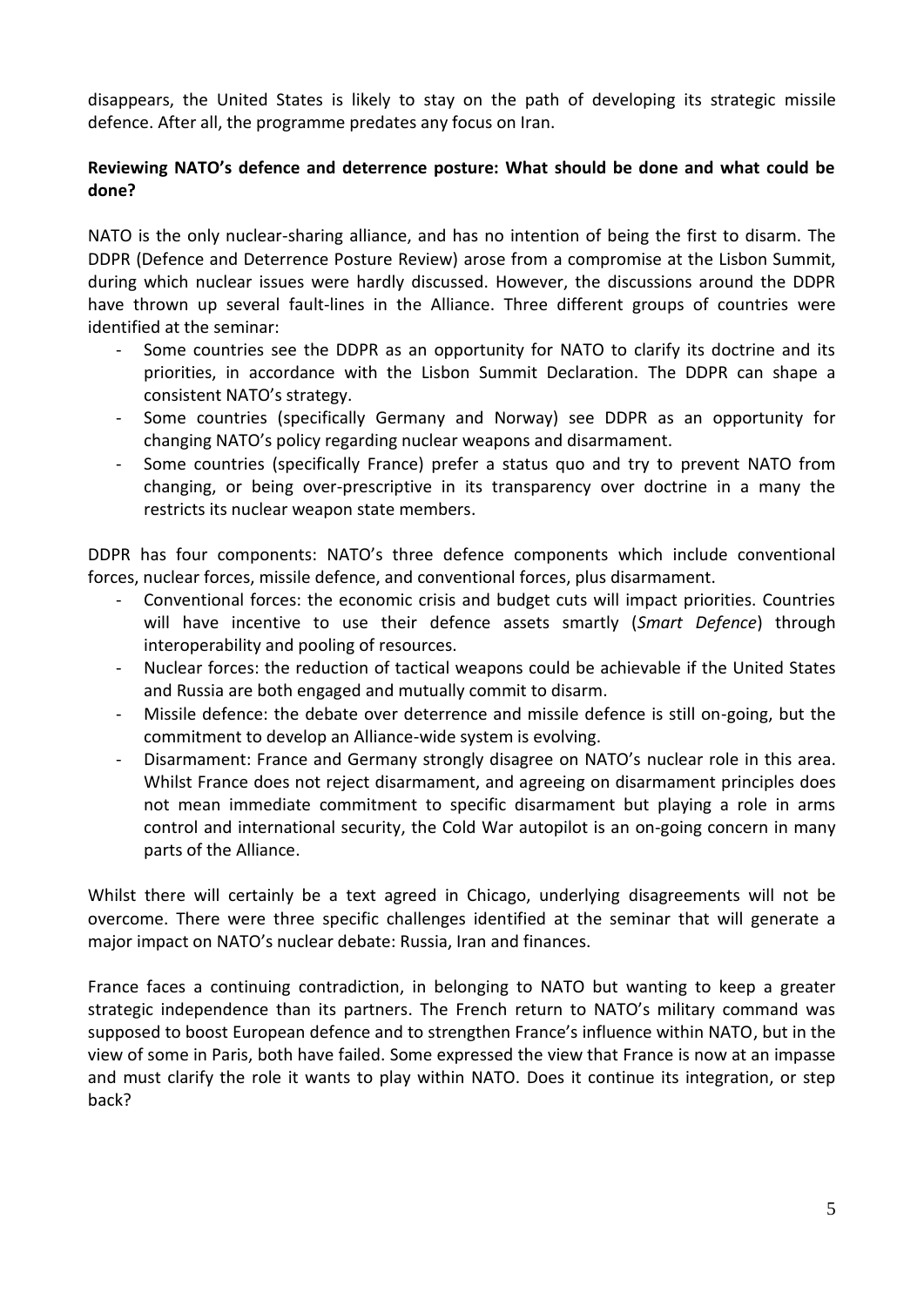#### **Next steps in NATO-Russia nuclear arms control**

In 2012, the United States and Russia still possess well over 90% of all 'nuclear' weapons. The "Cold War autopilot" remains a feature of disarmament-related debates and slows down progress towards global nuclear disarmament. A new U.S.-Russia treaty is unlikely in the near future--it is not the right moment. The most likely scenario in the near future, judging by discussions in Washington, would be a unilateral reduction in the U.S. nuclear deployments with a view to rationalisation. Such reductions, however, would be tempered by Washington's desire to maintain credible nuclear reassurances to allies. This would be a breakthrough in nuclear disarmament that would promote confidence and could encourage France and the United Kingdom to move on. But whilst there would be reductions, the withdrawal of U.S. bombs from Europe would mean going beyond the principle of reciprocity in the New Strategic Concept, which limits NATO's room for manoeuvre.

Transparency and confidence building measures around the status and location of stockpiles taken both by the United States and Russia are feasible and necessary steps. Reciprocity is judged a prerequisite by NATO, but there is scepticism amongst many over Russia's willingness to engage. Russia sees its tactical nuclear weapons as a counter-balance to NATO's conventional superiority, and the sheer numbers of Chinese forces to the south-east. As a result, the 2010 Russian Strategic Doctrine stated that Russia reserves the right to use nuclear weapons first to protect the integrity of the Russian state. Russian hostility to the development of missile defence only adds to these complications. For all these reasons, Russia is very unlikely to cooperate and reduce its armament without greater concessions from NATO.

#### **NATO and the future of global nuclear arms control and disarmament**

Calls for the removal of all tactical nuclear weapons from combat bases on the European continent are likely to grow, because many see these weapons as having virtually no military utility and incur financial costs and security risks, including terrorist capture, as well as creating political friction between NATO and Russia. However, not everyone believes that disarmament is an end in itself, but is only acceptable if it increases security, at every step of the way. One participant expressing this sentiment stated his belief that the nuclear weapon states should be the one to endorse any declaratory statement, not NATO, because it is the nuclear states that own the weapons, that decide upon their release, and should be the ones to deal with nuclear disarmament. This was not a view shared by many other participants. Nevertheless, the idea of a conference of states with nuclear weapons on establishing a shared perspective on achieving "minimum nuclear deterrence" doctrine received broad support in the meeting. Equally, the development of security strategies that do not depend upon nuclear weapon deployment would be equally important in the views of some. The continuation of the current arrangements are not only seen as deeply unbalanced and unfair by others in the world, but unsustainable in the longer run. Under this view, if NATO refuses to question its role on proliferation, it might undermine its members' security and defence capacity.

#### **Conclusions**

New and forward thinking positions on the French approach to nuclear weapons were voiced at the seminar. The long-standing French 'consensus' on nuclear weapons has so far spared the